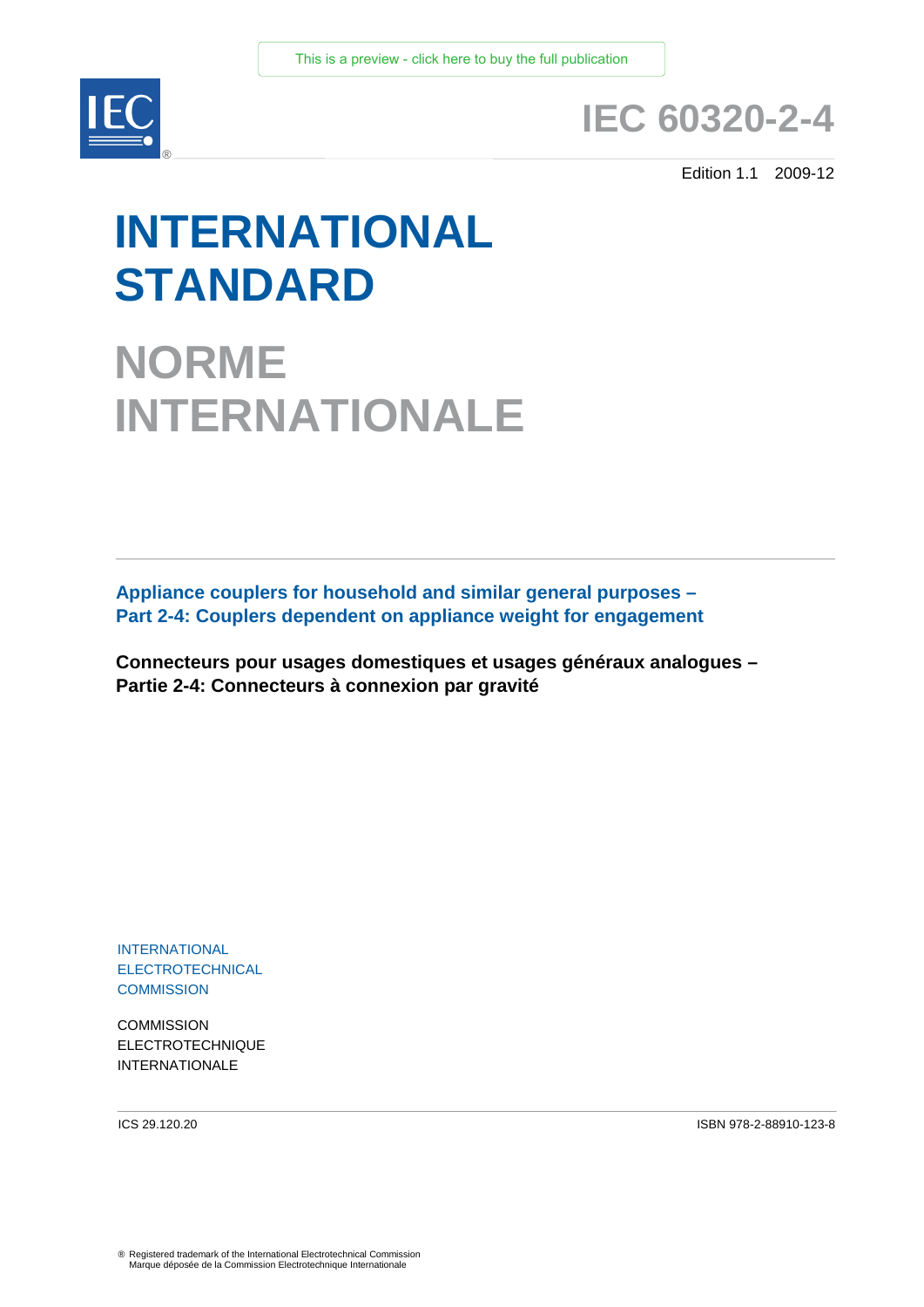$-2-$ 

60320-2-4 © IEC:2005+A1:2009

# **CONTENTS**

|  | 1              |                                                                                         |  |
|--|----------------|-----------------------------------------------------------------------------------------|--|
|  | 2              |                                                                                         |  |
|  | 3              |                                                                                         |  |
|  | 4              |                                                                                         |  |
|  | 5              |                                                                                         |  |
|  | 6              |                                                                                         |  |
|  | $\overline{7}$ |                                                                                         |  |
|  | 8              |                                                                                         |  |
|  | 9              |                                                                                         |  |
|  | 10             |                                                                                         |  |
|  | 11             |                                                                                         |  |
|  | 12             |                                                                                         |  |
|  | 13             |                                                                                         |  |
|  | 14             |                                                                                         |  |
|  | 15             |                                                                                         |  |
|  | 16             |                                                                                         |  |
|  | 17             |                                                                                         |  |
|  | 18             | Resistance to heating of appliance couplers for hot conditions or very hot conditions15 |  |
|  | 19             |                                                                                         |  |
|  | 20             |                                                                                         |  |
|  | 21             |                                                                                         |  |
|  | 22             |                                                                                         |  |
|  | 23             |                                                                                         |  |
|  | 24             |                                                                                         |  |
|  | 25             |                                                                                         |  |
|  | 26             |                                                                                         |  |
|  | 27             |                                                                                         |  |
|  |                |                                                                                         |  |
|  |                |                                                                                         |  |
|  |                |                                                                                         |  |
|  |                |                                                                                         |  |
|  |                |                                                                                         |  |
|  |                |                                                                                         |  |
|  |                |                                                                                         |  |
|  |                |                                                                                         |  |
|  |                |                                                                                         |  |
|  |                |                                                                                         |  |
|  |                |                                                                                         |  |
|  |                |                                                                                         |  |

 $\overline{\phantom{a}}$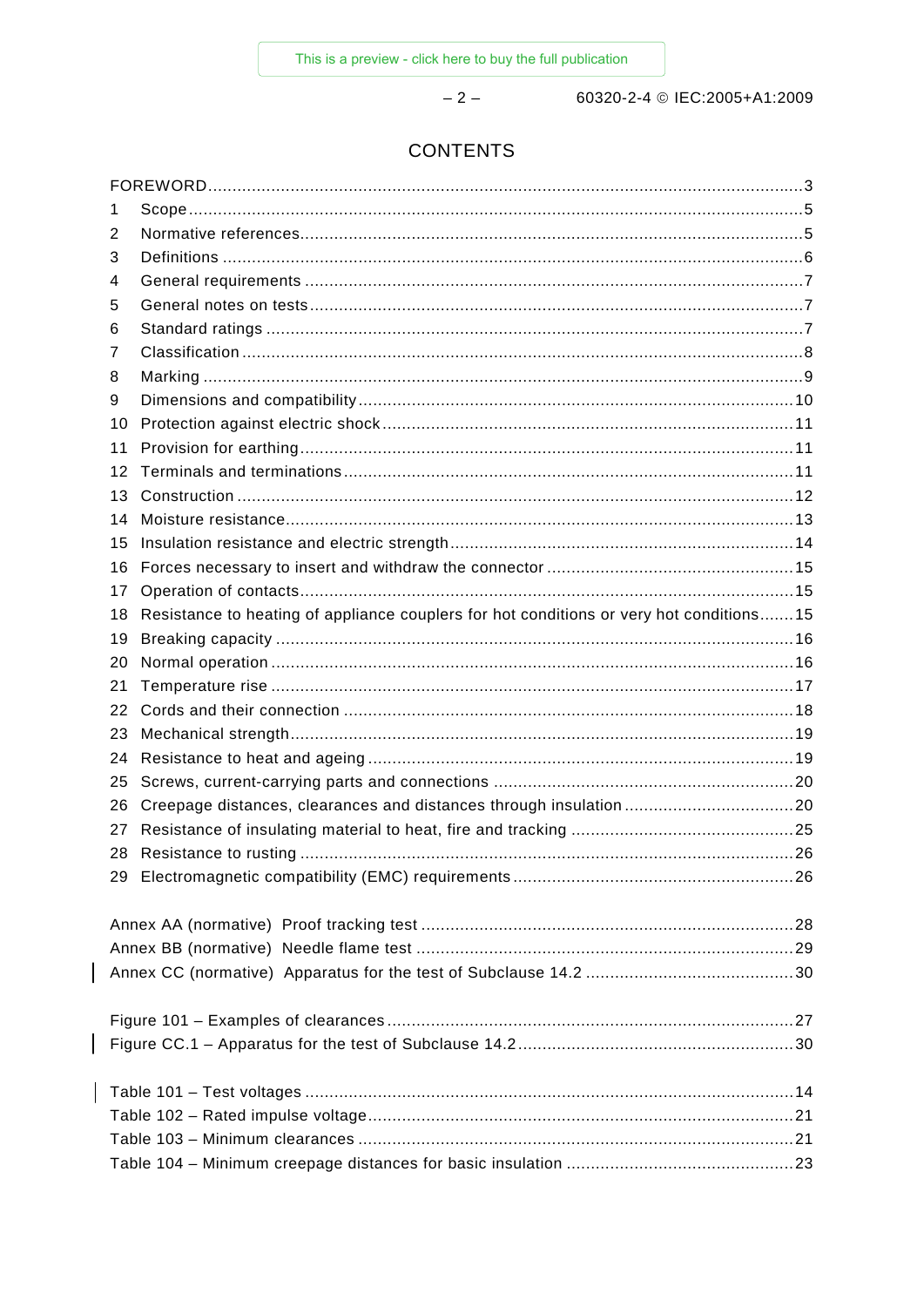<span id="page-2-0"></span>60320-2-4 © IEC:2005+A1:2009  $-3-$ 

## INTERNATIONAL ELECTROTECHNICAL COMMISSION \_\_\_\_\_\_\_\_\_\_\_\_

#### **APPLIANCE COUPLERS FOR HOUSEHOLD AND SIMILAR GENERAL PURPOSES –**

#### **Part 2-4: Couplers dependent on appliance weight for engagement**

#### FOREWORD

- 1) The International Electrotechnical Commission (IEC) is a worldwide organization for standardization comprising all national electrotechnical committees (IEC National Committees). The object of IEC is to promote international co-operation on all questions concerning standardization in the electrical and electronic fields. To this end and in addition to other activities, IEC publishes International Standards, Technical Specifications, Technical Reports, Publicly Available Specifications (PAS) and Guides (hereafter referred to as "IEC Publication(s)"). Their preparation is entrusted to technical committees; any IEC National Committee interested in the subject dealt with may participate in this preparatory work. International, governmental and nongovernmental organizations liaising with the IEC also participate in this preparation. IEC collaborates closely with the International Organization for Standardization (ISO) in accordance with conditions determined by agreement between the two organizations.
- 2) The formal decisions or agreements of IEC on technical matters express, as nearly as possible, an international consensus of opinion on the relevant subjects since each technical committee has representation from all interested IEC National Committees.
- 3) IEC Publications have the form of recommendations for international use and are accepted by IEC National Committees in that sense. While all reasonable efforts are made to ensure that the technical content of IEC Publications is accurate, IEC cannot be held responsible for the way in which they are used or for any misinterpretation by any end user.
- 4) In order to promote international uniformity, IEC National Committees undertake to apply IEC Publications transparently to the maximum extent possible in their national and regional publications. Any divergence between any IEC Publication and the corresponding national or regional publication shall be clearly indicated in the latter.
- 5) IEC itself does not provide any attestation of conformity. Independent certification bodies provide conformity assessment services and, in some areas, access to IEC marks of conformity. IEC is not responsible for any services carried out by independent certification bodies.
- 6) All users should ensure that they have the latest edition of this publication.
- 7) No liability shall attach to IEC or its directors, employees, servants or agents including individual experts and members of its technical committees and IEC National Committees for any personal injury, property damage or other damage of any nature whatsoever, whether direct or indirect, or for costs (including legal fees) and expenses arising out of the publication, use of, or reliance upon, this IEC Publication or any other IEC Publications.
- 8) Attention is drawn to the Normative references cited in this publication. Use of the referenced publications is indispensable for the correct application of this publication.
- 9) Attention is drawn to the possibility that some of the elements of this IEC Publication may be the subject of patent rights. IEC shall not be held responsible for identifying any or all such patent rights.

International Standard IEC 60320-2-4 has been prepared by subcommittee 23G: Appliance couplers, of IEC technical committee 23: Electrical accessories

This consolidated version of IEC 60320-2-4 consists of the first edition (2005) [documents 23G/251/FDIS and 23G/252/RVD] and its amendment 1 (2009) [documents 23G/290/CDV and 23G/291/RVC].

The technical content is therefore identical to the base edition and its amendment and has been prepared for user convenience.

It bears the edition number 1.1.

A vertical line in the margin shows where the base publication has been modified by amendment 1.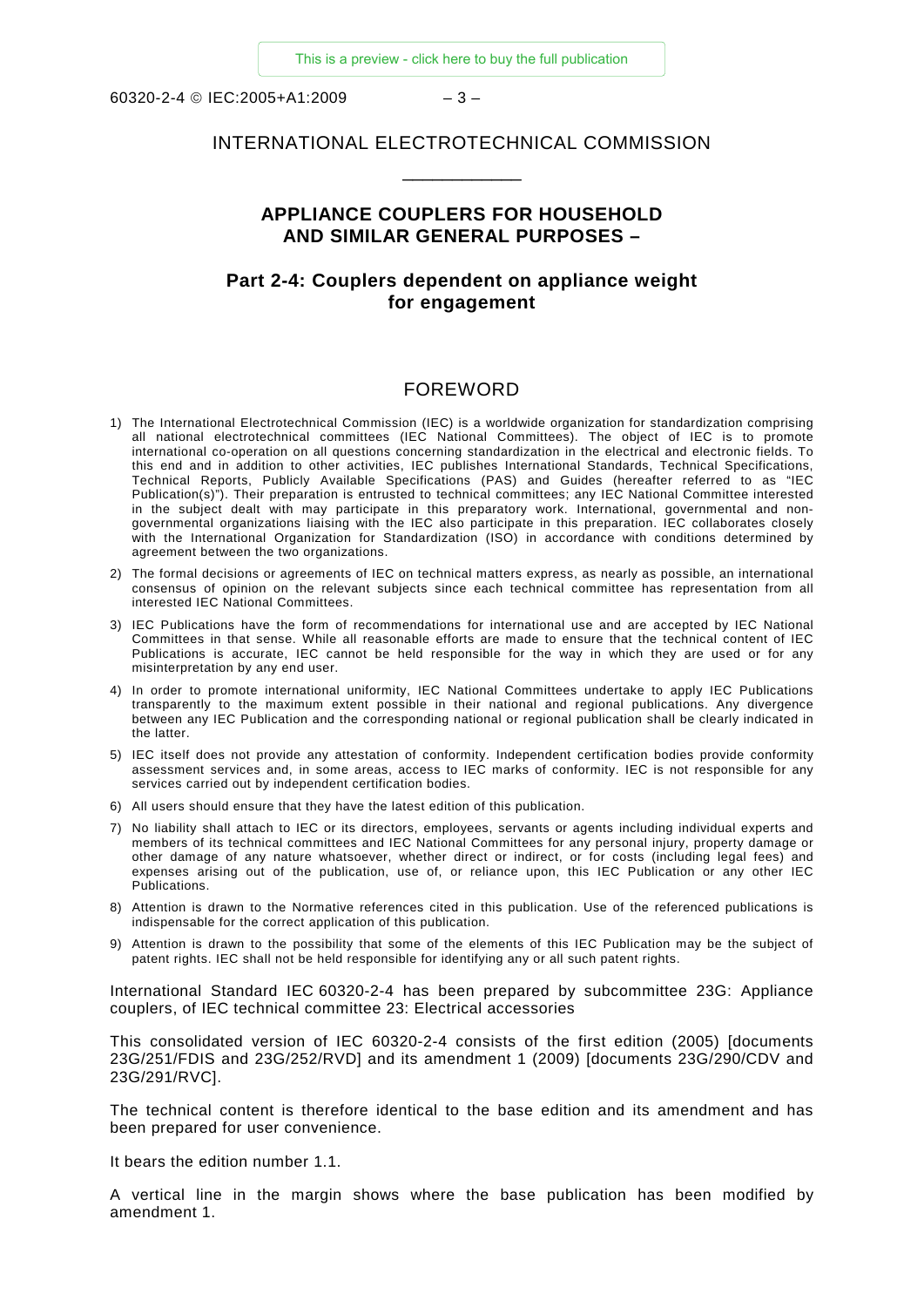– 4 – 60320-2-4 © IEC:2005+A1:2009

This publication has been drafted in accordance with the ISO/IEC Directives, Part 2.

IEC 60320 consists of the following parts, under the general title *Appliance couplers for household and similar general purposes*:

- Part 1: General requirements
- Part 2-1: Sewing machine couplers
- Part 2-2: Interconnection couplers for household and similar equipment
- Part 2-3: Appliance couplers with a degree of protection higher than IPX0
- Part 2-4: Couplers dependent on appliance weight for engagement

This part 2 is to be used in conjunction with IEC 60320-1:*Appliance couplers for household and similar general purposes – Part 1: General requirements*. It was established on the basis of the second edition of that standard (2001).

The clauses of this standard supplement or modify the corresponding clauses of IEC 60320-1. When a particular subclause of Part 1 is not mentioned in this part 2, the subclause of IEC 60320-1 applies without modification as far as is reasonable. Where this standard states "addition", "modification" or "replacement", the relevant requirement, test specification or explanatory matter in IEC 60320-1 should be adapted accordingly.

Subclauses, figures or tables which are additional to those in Part 1 are numbered starting from 101. Additional annexes are lettered AA, BB etc.

The committee has decided that the contents of the base publication and its amendments will remain unchanged until the maintenance result date indicated on the IEC web site under "http://webstore.iec.ch" in the data related to the specific publication. At this date, the publication will be

- reconfirmed,
- withdrawn.
- replaced by a revised edition, or
- amended.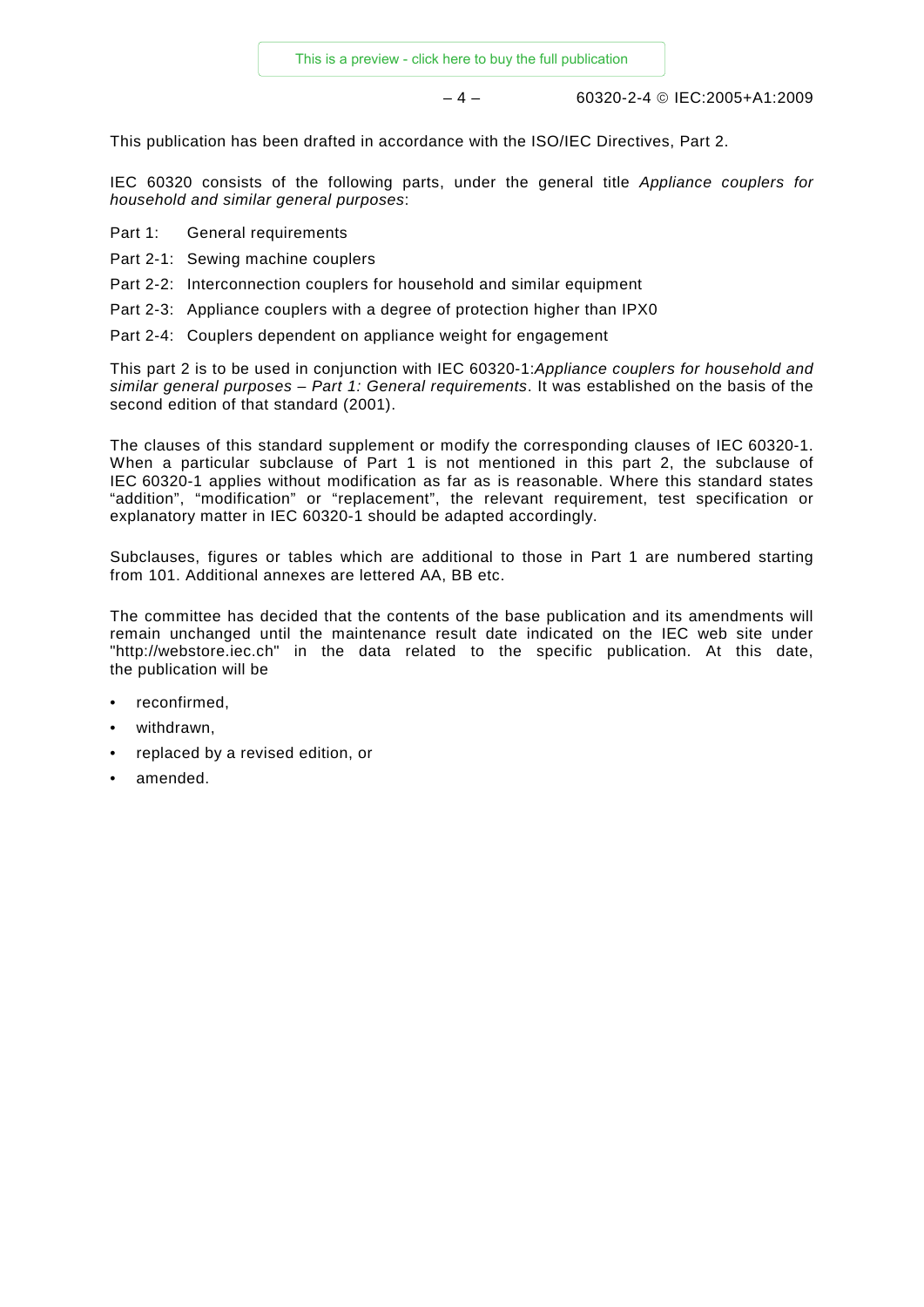<span id="page-4-0"></span>60320-2-4 © IEC:2005+A1:2009  $-5-$ 

#### **APPLIANCE COUPLERS FOR HOUSEHOLD AND SIMILAR GENERAL PURPOSES –**

#### **Part 2-4: Couplers dependent on appliance weight for engagement**

#### **1 Scope**

This clause of IEC 60320-1 is replaced as follows:

This standard is applicable to two-pole appliance couplers for a.c. only, with or without earthing contact, with a rated voltage not exceeding 250 V and a rated current not exceeding 16 A, for household and similar general purposes and intended for incorporation or integration within electric appliances or other electric equipment of multi-part construction for 50 Hz or 60 Hz supply which depend on the weight of the appliance to ensure correct engagement.

NOTE 1 Appliance couplers complying with this standard are suitable for use in appliances which are used in an ambient temperature not normally exceeding 25 °C but occasionally reaching 35 °C. However the ambient temperature surrounding the appliance coupler may exceed these figures and is to be declared by the manufacturer. It is possible that the maximum working ambient temperature for the appliance inlet and for the connector may be different.

NOTE 2 Appliance couplers dependent on appliance weight for engagement may be subject to spillage of liquid in normal use. They are classified according to whether protection against liquid spillage is provided, when installed in accordance with the manufacturer's installation instructions.

NOTE 3 If appliance inlets according to this standard are used with appliances or other equipment which may be subject to spillage of liquid affecting the appliance inlet when the functioning part of the appliance or equipment is seated on its power base, then protection against moisture is to be provided by the equipment.

NOTE 4 References to standard sheets within IEC 60320-1 do not apply to appliance couplers dependent on appliance weight for engagement.

NOTE 5 Special constructions may be required:

– in locations where special conditions may prevail, for example, in ships, vehicles and the like;

– in hazardous locations, for example, where explosions are likely to occur.

#### **2 Normative references**

This clause of IEC 60320-1 applies with the following additions:

IEC 60112, *Method for the determination of the proof and the comparative tracking indices of solid insulating materials* 

IEC 60320-1, *Appliance couplers for household and similar general purposes – Part 1: General requirements* 

IEC 60320-2-2, *Appliance couplers for household and similar general purposes – Part 2-2: Interconnection couplers for household and similar equipment* 

IEC 60320-2-3, *Appliance couplers for household and similar general purposes – Part 2-3: Appliance couplers with a degree of protection higher than IPX0* 

IEC 60335-1, *Household and similar electrical appliances – Safety – Part 1: General requirements* 

IEC 60664-1, *Insulation coordination for equipment within low voltage systems* − *Part 1: Principles, requirements and tests*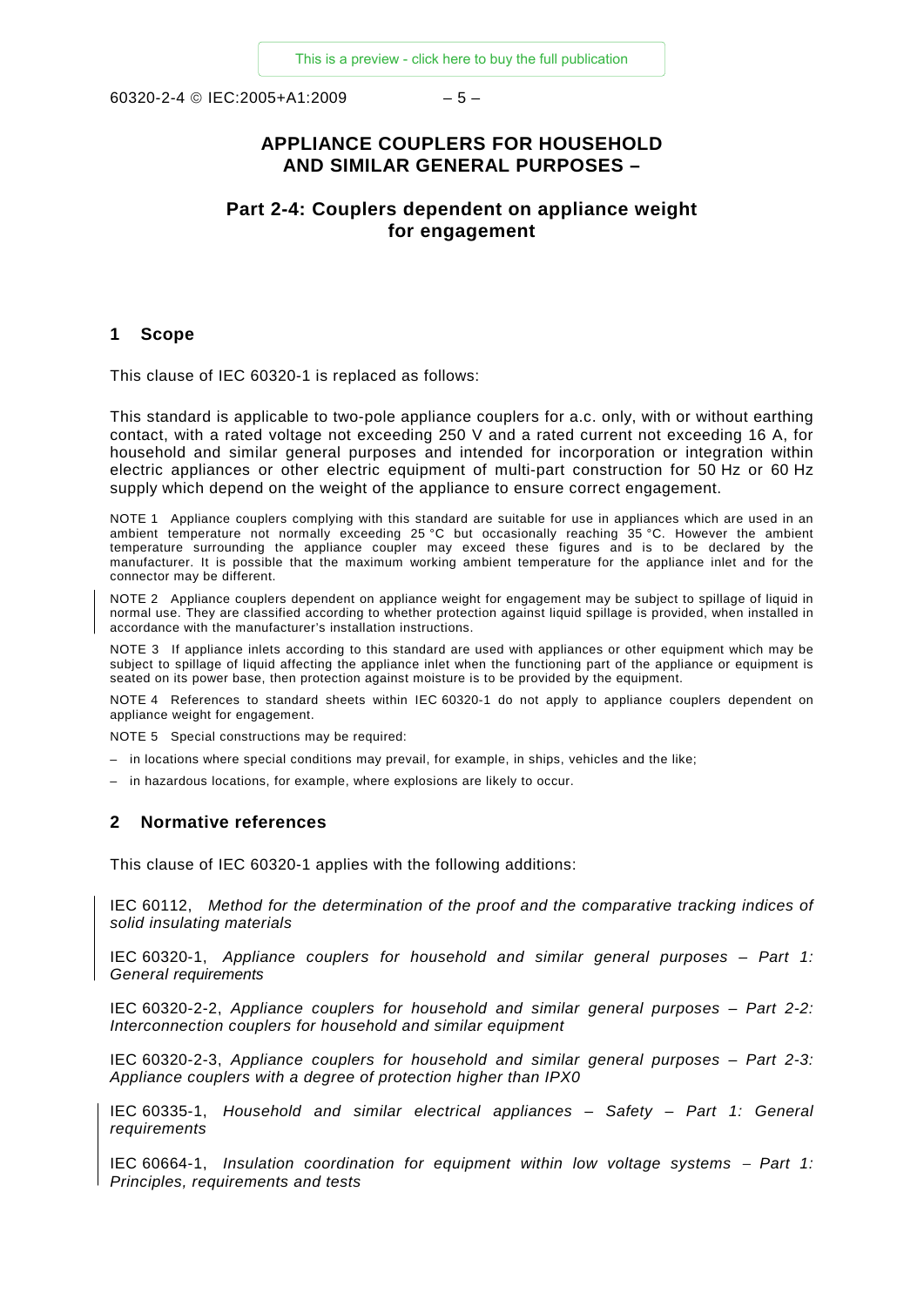– 6 – 60320-2-4 © IEC:2005+A1:2009

<span id="page-5-0"></span>IEC 60695-11-5, *Fire hazard testing – Part 11-5: Test flames – Needle-flame test method – Apparatus, confirmatory test arrangement and guidance* 

IEC 60695-11-10, *Fire hazard testing, – Part 11-10: Test flames, – 50 W horizontal and vertical flame test methods* 

IEC 60730 (all parts), *Automatic electrical controls for household and similar use* 

IEC 61032, *Protection of persons and equipment by enclosures – Probes for verification* 

IEC 61058-1, *Switches for appliances – Part 1: General requirements* 

IEC/TR 60083, *Plugs and socket-outlets for domestic and similar general use standardized in member countries of IEC* 

ISO 9772, *Cellular plastics – Determination of horizontal burning characteristics of small specimens subjected to a small flame*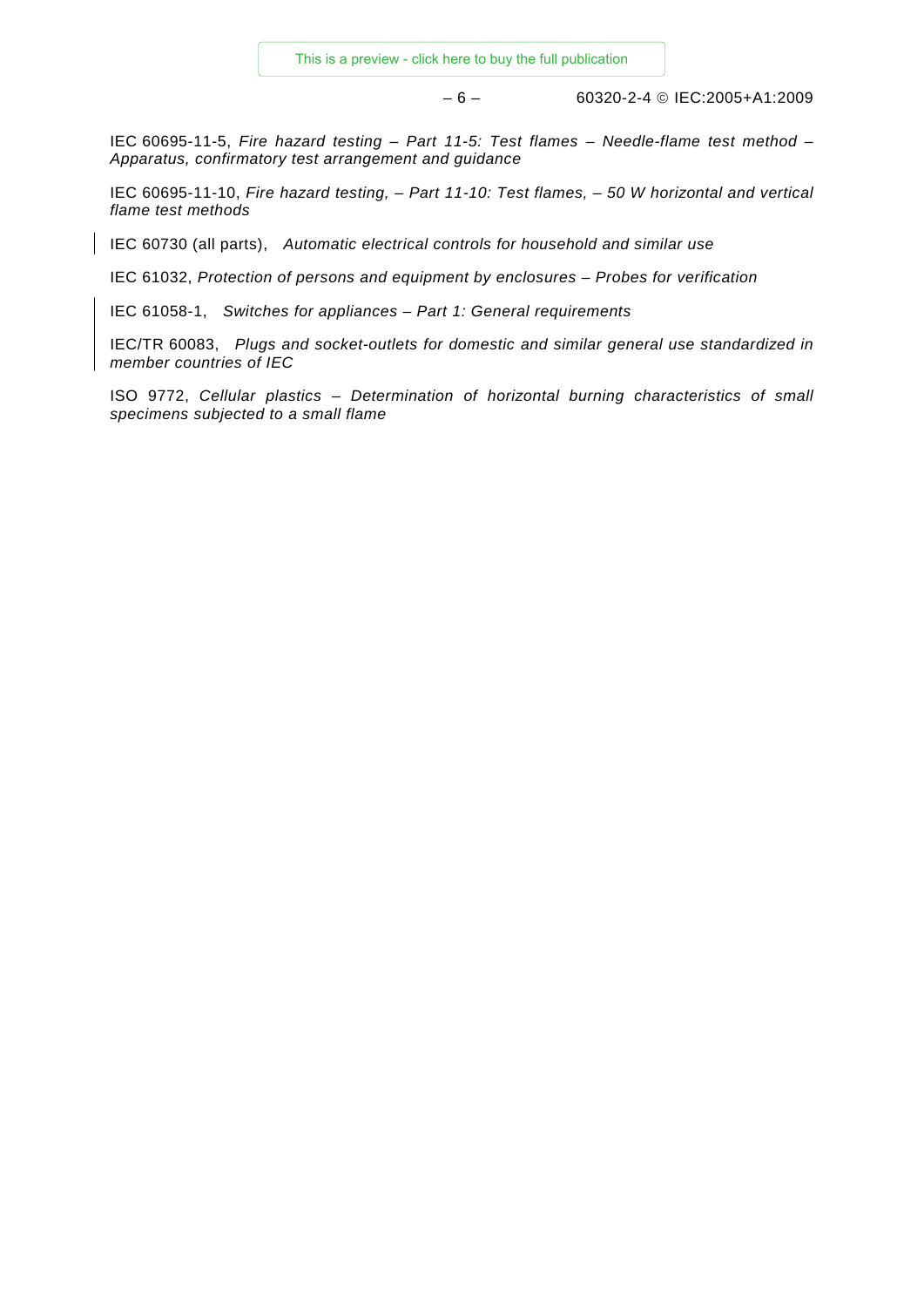– 32 – 60320-2-4 © CEI:2005+A1:2009

## SOMMAIRE

| 1  |                                                                                    |  |
|----|------------------------------------------------------------------------------------|--|
| 2  |                                                                                    |  |
| 3  |                                                                                    |  |
| 4  |                                                                                    |  |
| 5  |                                                                                    |  |
| 6  |                                                                                    |  |
| 7  |                                                                                    |  |
| 8  |                                                                                    |  |
| 9  |                                                                                    |  |
| 10 |                                                                                    |  |
| 11 |                                                                                    |  |
| 12 |                                                                                    |  |
| 13 |                                                                                    |  |
| 14 |                                                                                    |  |
| 15 |                                                                                    |  |
| 16 |                                                                                    |  |
| 17 |                                                                                    |  |
|    | 18 Résistance à l'échauffement des connecteurs pour conditions chaudes             |  |
|    |                                                                                    |  |
|    |                                                                                    |  |
| 21 |                                                                                    |  |
| 22 |                                                                                    |  |
| 23 |                                                                                    |  |
| 24 |                                                                                    |  |
| 25 |                                                                                    |  |
| 26 | Lignes de fuite, distances dans l'air et distances à travers la matière isolante52 |  |
| 27 | Résistance de la matière isolante à la chaleur, au feu et aux courants             |  |
|    |                                                                                    |  |
|    |                                                                                    |  |
|    |                                                                                    |  |
|    |                                                                                    |  |
|    |                                                                                    |  |
|    |                                                                                    |  |
|    |                                                                                    |  |
|    |                                                                                    |  |
|    |                                                                                    |  |
|    |                                                                                    |  |
|    |                                                                                    |  |
|    |                                                                                    |  |
|    |                                                                                    |  |
|    |                                                                                    |  |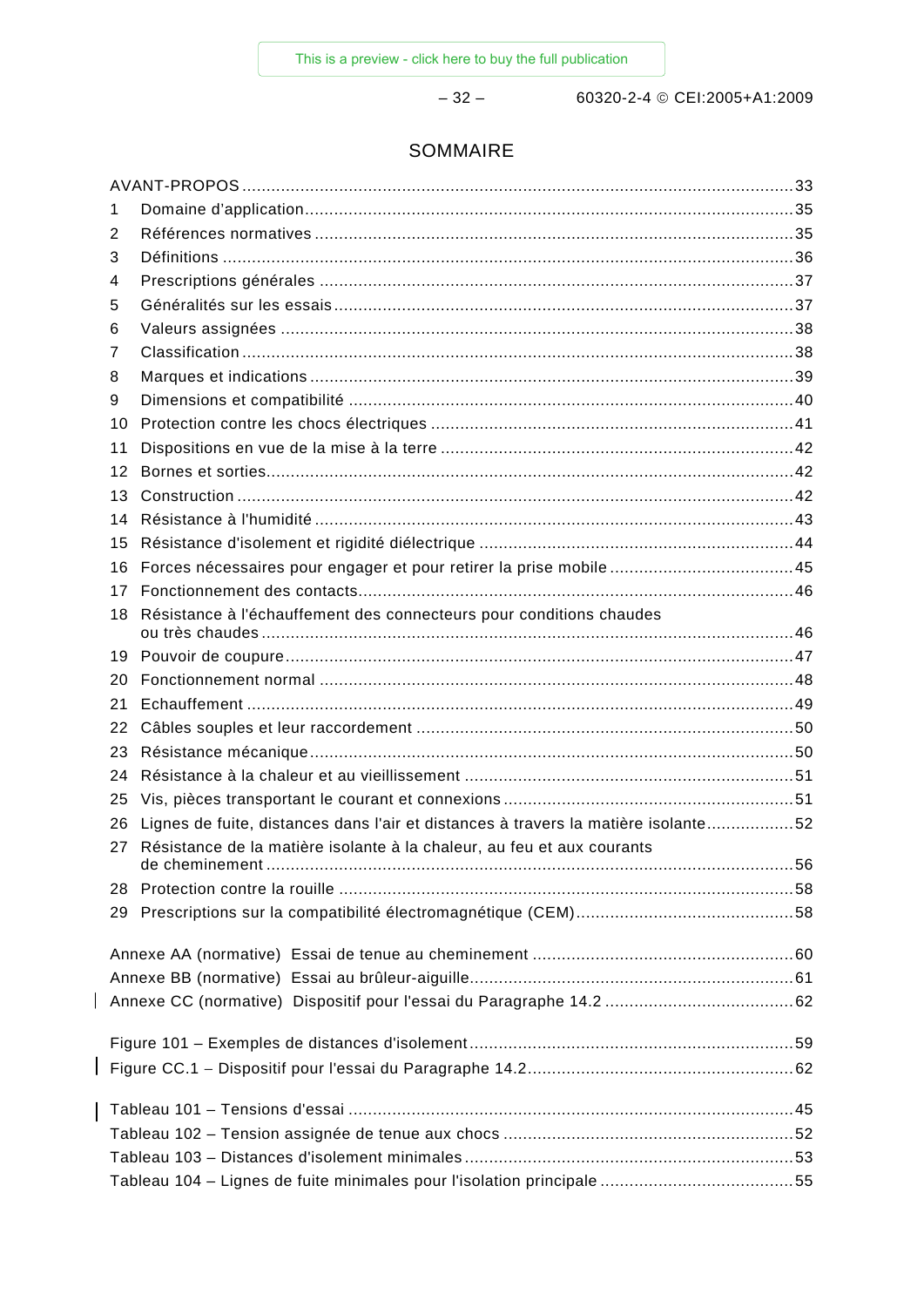<span id="page-7-0"></span> $60320 - 2 - 4 \odot \text{CE}$  : 2005+A1:2009 – 33 –

#### COMMISSION ÉLECTROTECHNIQUE INTERNATIONALE  $\overline{\phantom{a}}$  , where  $\overline{\phantom{a}}$

#### **CONNECTEURS POUR USAGES DOMESTIQUES ET USAGES GÉNÉRAUX ANALOGUES –**

#### **Partie 2-4: Connecteurs à connexion par gravité**

#### AVANT-PROPOS

- 1) La Commission Electrotechnique Internationale (CEI) est une organisation mondiale de normalisation composée de l'ensemble des comités électrotechniques nationaux (Comités nationaux de la CEI). La CEI a pour objet de favoriser la coopération internationale pour toutes les questions de normalisation dans les domaines de l'électricité et de l'électronique. A cet effet, la CEI – entre autres activités – publie des Normes internationales, des Spécifications techniques, des Rapports techniques, des Spécifications accessibles au public (PAS) et des Guides (ci-après dénommés "Publication(s) de la CEI"). Leur élaboration est confiée à des comités d'études, aux travaux desquels tout Comité national intéressé par le sujet traité peut participer. Les organisations internationales, gouvernementales et non gouvernementales, en liaison avec la CEI, participent également aux travaux. La CEI collabore étroitement avec l'Organisation Internationale de Normalisation (ISO), selon des conditions fixées par accord entre les deux organisations.
- 2) Les décisions ou accords officiels de la CEI concernant les questions techniques représentent, dans la mesure du possible, un accord international sur les sujets étudiés, étant donné que les Comités nationaux de la CEI intéressés sont représentés dans chaque comité d'études.
- 3) Les Publications de la CEI se présentent sous la forme de recommandations internationales et sont agréées comme telles par les Comités nationaux de la CEI. Tous les efforts raisonnables sont entrepris afin que la CEI s'assure de l'exactitude du contenu technique de ses publications; la CEI ne peut pas être tenue responsable de l'éventuelle mauvaise utilisation ou interprétation qui en est faite par un quelconque utilisateur final.
- 4) Dans le but d'encourager l'uniformité internationale, les Comités nationaux de la CEI s'engagent, dans toute la mesure possible, à appliquer de façon transparente les Publications de la CEI dans leurs publications nationales et régionales. Toutes divergences entre toutes Publications de la CEI et toutes publications nationales ou régionales correspondantes doivent être indiquées en termes clairs dans ces dernières.
- 5) La CEI elle-même ne fournit aucune attestation de conformité. Des organismes de certification indépendants fournissent des services d'évaluation de conformité et, dans certains secteurs, accèdent aux marques de conformité de la CEI. La CEI n'est responsable d'aucun des services effectués par les organismes de certification indépendants.
- 6) Tous les utilisateurs doivent s'assurer qu'ils sont en possession de la dernière édition de cette publication.
- 7) Aucune responsabilité ne doit être imputée à la CEI, à ses administrateurs, employés, auxiliaires ou mandataires, y compris ses experts particuliers et les membres de ses comités d'études et des Comités nationaux de la CEI, pour tout préjudice causé en cas de dommages corporels et matériels, ou de tout autre dommage de quelque nature que ce soit, directe ou indirecte, ou pour supporter les coûts (y compris les frais de justice) et les dépenses découlant de la publication ou de l'utilisation de cette Publication de la CEI ou de toute autre Publication de la CEI, ou au crédit qui lui est accordé.
- 8) L'attention est attirée sur les références normatives citées dans cette publication. L'utilisation de publications référencées est obligatoire pour une application correcte de la présente publication.
- 9) L'attention est attirée sur le fait que certains des éléments de la présente Publication de la CEI peuvent faire l'objet de droits de propriété intellectuelle ou de droits analogues. La CEI ne saurait être tenue pour responsable de ne pas avoir identifié de tels droits de propriété et de ne pas avoir signalé leur existence.

La Norme internationale CEI 60320-2-4 a été établie par le sous-comité 23G: Connecteurs, du comité d'études 23 de la CEI: Petit appareillage

Cette version consolidée de la CEI 60320-2-4 comprend la première édition (2005) [documents 23G/251/FDIS et 23G/252/RVD] et son amendement 1 (2009) [documents 23G/290/CDV et 23G/291/RVC].

Le contenu technique de cette version consolidée est donc identique à celui de l'édition de base et à son amendement; cette version a été préparée par commodité pour l'utilisateur.

Elle porte le numéro d'édition 1.1.

Une ligne verticale dans la marge indique où la publication de base a été modifiée par l'amendement 1.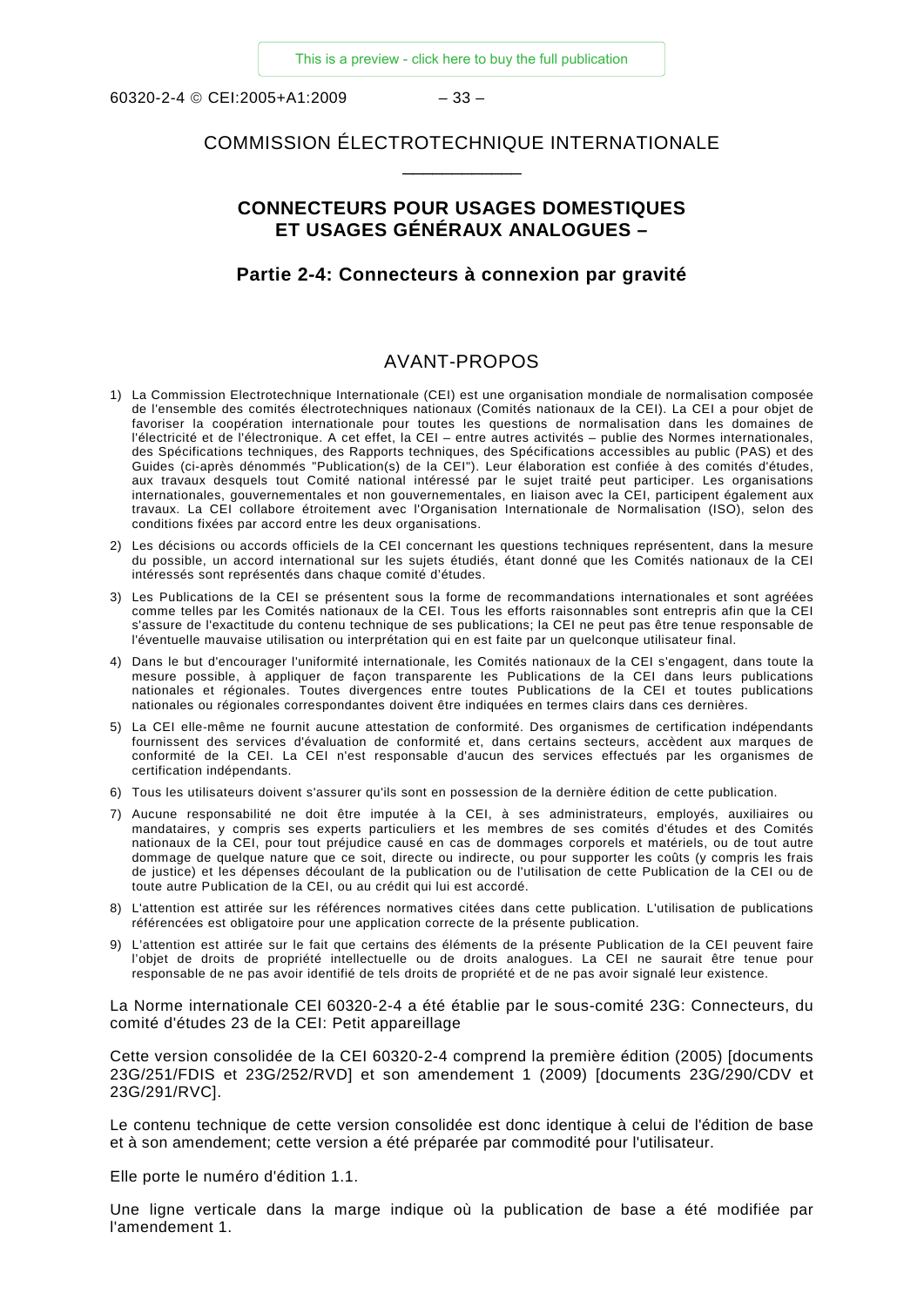$-34 - 60320 - 2 - 4 \odot \text{CE}$ 1:2005+A1:2009

Cette publication a été rédigée selon les Directives ISO/CEI, Partie 2.

La CEI 60320 comprend les parties suivantes, présentées sous le titre général *Connecteurs pour usages domestiques et usages généraux analogues*:

- Partie 1: Prescriptions générales
- Partie 2-1: Connecteurs pour machines à coudre
- Partie 2-2: Connecteurs d'interconnexion pour matériels électriques domestiques et analogues
- Partie 2-3: Connecteurs avec degré de protection supérieur à IPX0
- Partie 2-4: Connecteurs à connexion par gravité

La présente Partie 2 doit être utilisée conjointement avec la CEI 60320-1: *Connecteurs pour usages domestiques et usages généraux analogues – Partie 1: Prescriptions générales*. Elle a été établie sur la base de la seconde édition de cette norme (2001).

Les articles de la présente norme complètent ou modifient les articles respectifs de la CEI 60320-1. Lorsqu'un paragraphe particulier de la Partie 1 n'est pas mentionné dans la présente Partie 2, le paragraphe de la CEI 60320-1 s'applique pour autant que cela soit raisonnable. Lorsque la présente norme spécifie "addition", "modification" ou "remplacement", il convient d'adapter en conséquence l'exigence, la modalité d'essai ou le commentaire correspondant de la CEI 60320-1.

Les paragraphes, figures ou tableaux complémentaires à ceux de la Partie 1 sont numérotés à partir de 101. Les annexes complémentaires sont dénommées AA, BB, etc.

Le comité a décidé que le contenu de la publication de base et de ses amendements ne sera pas modifié avant la date de maintenance indiquée sur le site web de la CEI sous "http://webstore.iec.ch" dans les données relatives à la publication recherchée. A cette date, la publication sera

- reconduite,
- supprimée,
- remplacée par une édition révisée, ou
- amendée.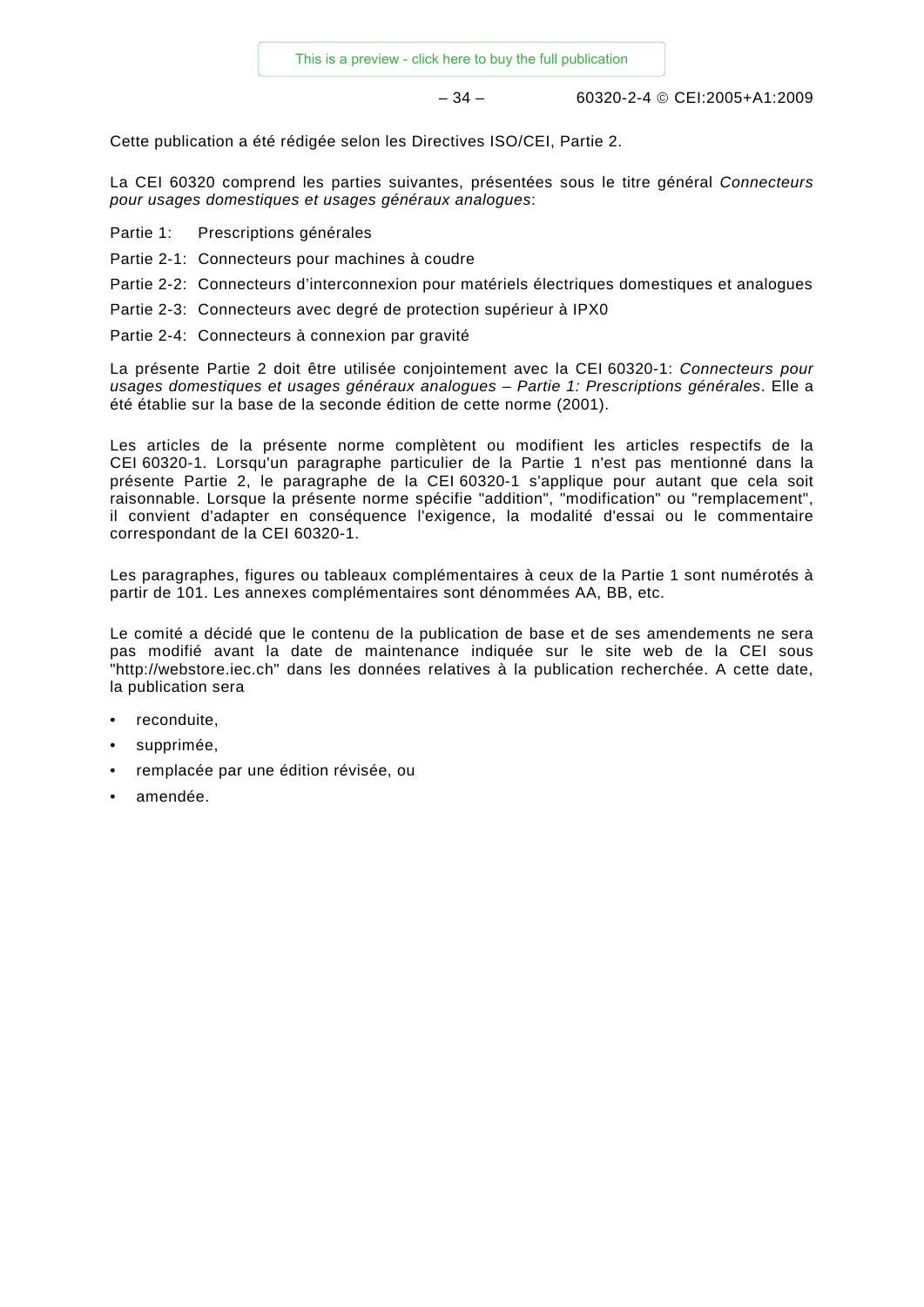<span id="page-9-0"></span> $60320 - 2 - 4 \odot \text{CE}$  : 2005+A1:2009 – 35 –

#### **CONNECTEURS POUR USAGES DOMESTIQUES ET USAGES GÉNÉRAUX ANALOGUES –**

#### **Partie 2-4: Connecteurs à connexion par gravité**

#### **1 Domaine d'application**

L'article de la CEI 60320-1 est remplacé comme suit:

La présente partie de la CEI 60320 est applicable aux connecteurs bipolaires pour courant alternatif seulement, avec ou sans contact de terre, de tension assignée ne dépassant pas 250 V et de courant assigné ne dépassant pas 16 A, pour usages domestiques et généraux analogues, destinés à l'incorporation ou à l'intégration à l'intérieur d'appareils électriques d'utilisation ou d'autres matériels électriques réalisés par assemblage et alimentés à 50 Hz ou 60 Hz et qui dépendent du poids de l'appareil d'utilisation pour assurer un engagement correct.

NOTE 1 Les connecteurs conformes à la présente norme sont adaptés à une utilisation dans des appareils utilisés sous une température ambiante ne dépassant pas normalement 25 °C mais pouvant atteindre occasionnellement 35 °C. Toutefois, la température ambiante entourant le connecteur peut dépasser ces valeurs auquel cas il faut qu'elle soit déclarée par le fabricant. Il est possible que les températures ambiantes de service maximales pour le socle de connecteur et pour la prise mobile soient différentes.

NOTE 2 Les connecteurs à connexion par gravité peuvent être soumis à des débordements de liquide en usage normal. Ils sont classés selon l'existence d'une protection contre les débordements de liquide lorsqu'ils sont installés conformément aux instructions d'installation du fabricant.

NOTE 3 Si les socles de connecteurs conformes à la présente norme sont utilisés dans des appareils d'utilisation ou d'autres matériels pouvant être soumis à des débordements de liquide affectant le socle de connecteur lorsque la partie en fonction de l'appareil d'utilisation ou du matériel est en place sur son socle alimenté, il faut alors qu'une protection contre l'humidité soit fournie par le matériel.

NOTE 4 Les références aux feuilles de normes de la CEI 60320-1 ne s'appliquent pas aux connecteurs dépendant du poids de l'appareil d'utilisation pour l'engagement.

NOTE 5 Des constructions spéciales peuvent être exigées pour:

– des emplacements présentant des conditions particulières, par exemple à bord des navires, dans des véhicules, etc.;

– des emplacements à atmosphère dangereuse, présentant par exemple des dangers d'explosion.

#### **2 Références normatives**

Le présent article de la CEI 60320-1 s'applique avec les additions suivantes:

CEI 60112, *Méthode de détermination des indices de résistance et de tenue au cheminement des matériaux isolants solides* 

CEI 60320-1, *Connecteurs pour usages domestiques et usages généraux analogues – Partie 1: Prescriptions générales* 

CEI 60320-2-2, *Connecteurs pour usages domestiques et usages généraux analogues – Partie 2-2: Connecteurs d'interconnexion pour matériels électriques domestiques et analogues*

CEI 60320-2-3, *Connecteurs pour usages domestiques et usages généraux analogues – Partie 2-3: Connecteurs avec degré de protection supérieur à IPX0*

CEI 60335-1, *Appareils électrodomestiques et analogues – Sécurité – Partie 1: Prescriptions générales* 

CEI 60664-1, *Coordination de l'isolement des matériels dans les systèmes (réseaux) à basse tension* − *Partie 1: Principes, exigences et essais*